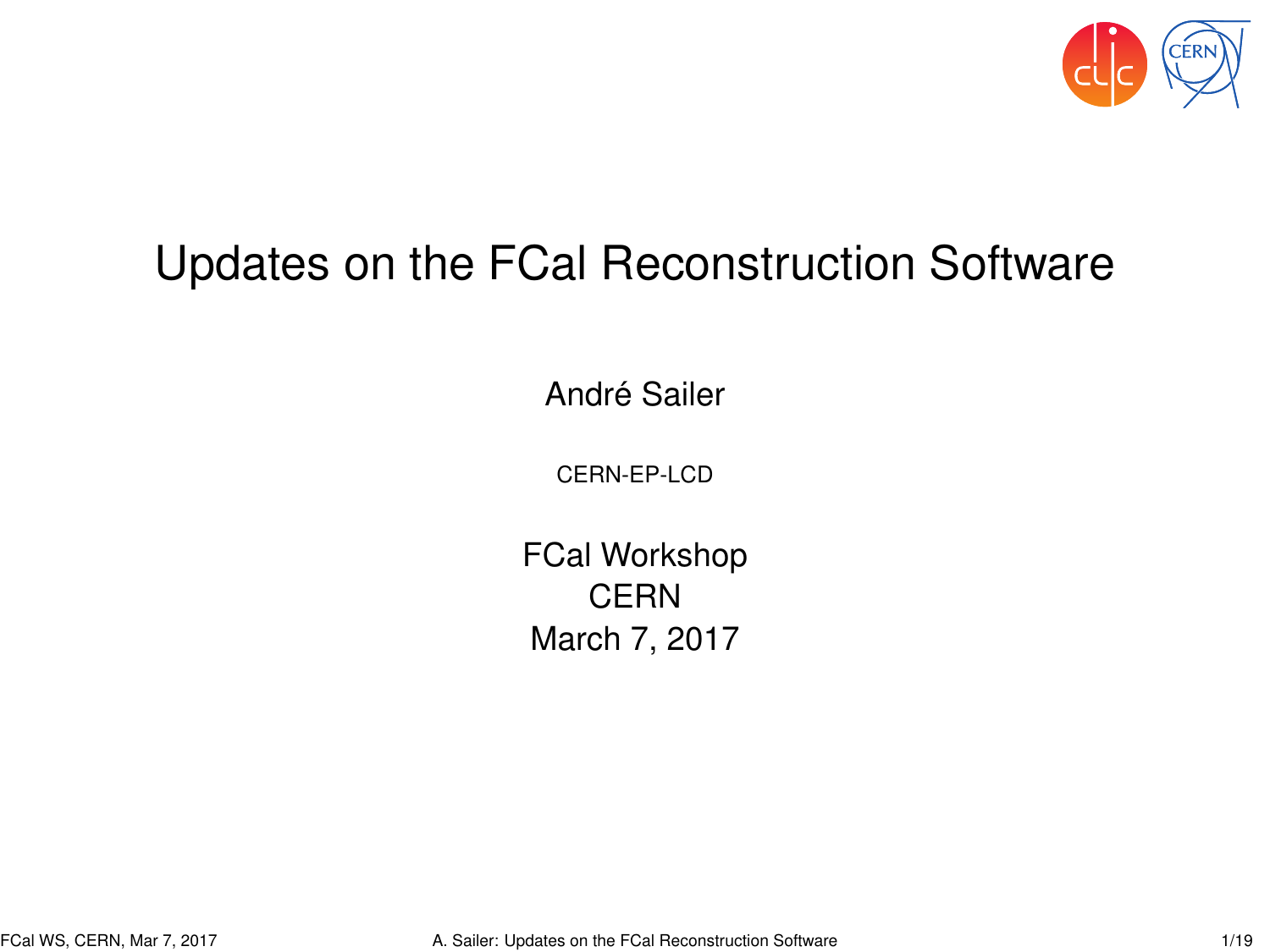#### **Content**



- [FCalClusterer](#page-2-0)
- [LumiCal Reconstruction Software](#page-3-0)
- [LumiCal Reconstruction Performance](#page-5-0)
- [BeamCal Reconstruction Software](#page-18-0)
- [iLCDirac](#page-19-0)
- [Summary](#page-20-0)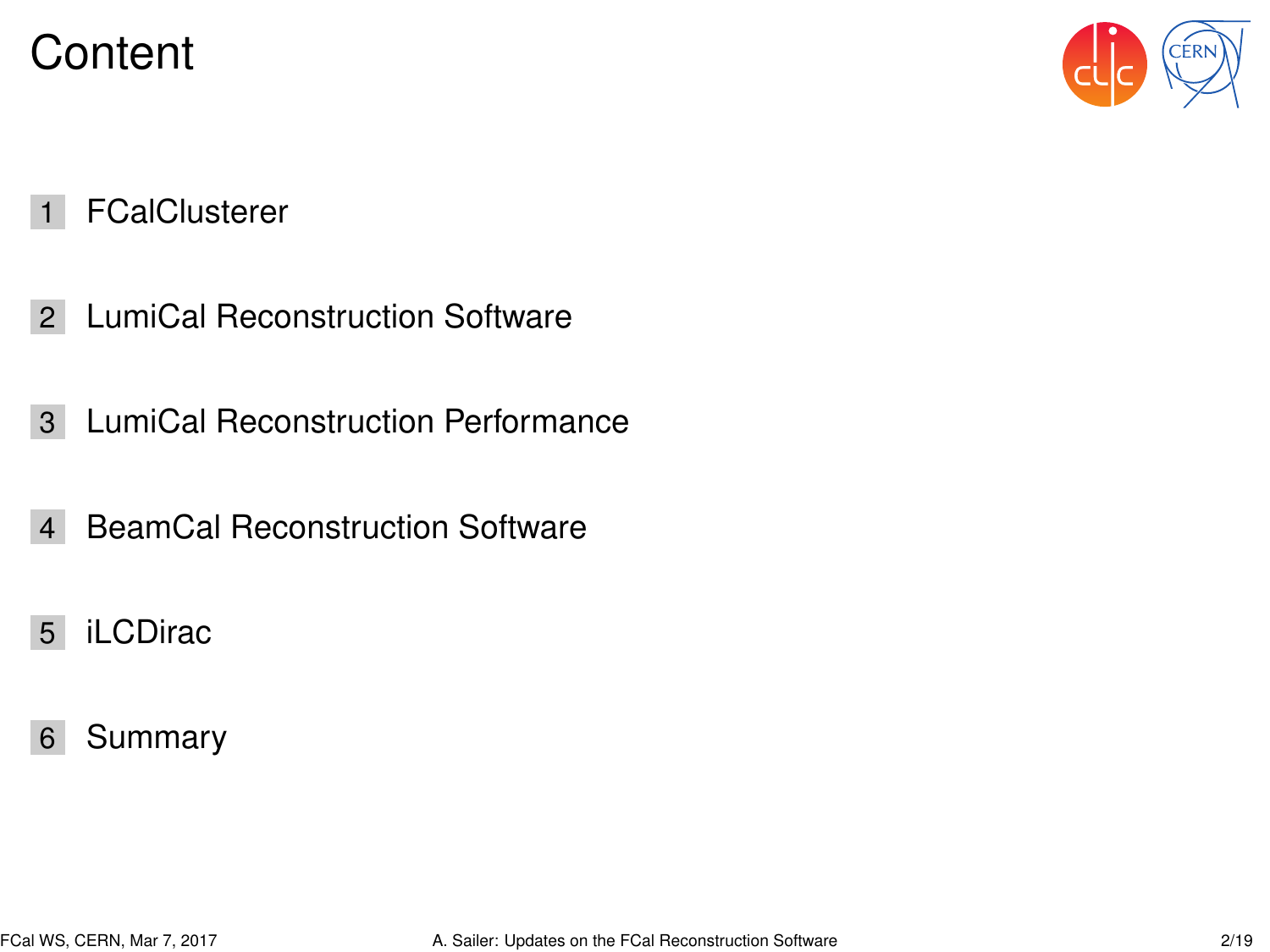

<span id="page-2-0"></span>FCalClusterer is a collection Marlin Processors for reconstruction and analysis for the forward calorimeters

- Repository on github<http://github.com/FCalSW/FCalClusterer.git>
- Continuous integration: every pull request is compiled  $\blacksquare$
- Code review
- $\blacksquare$  Issue tracker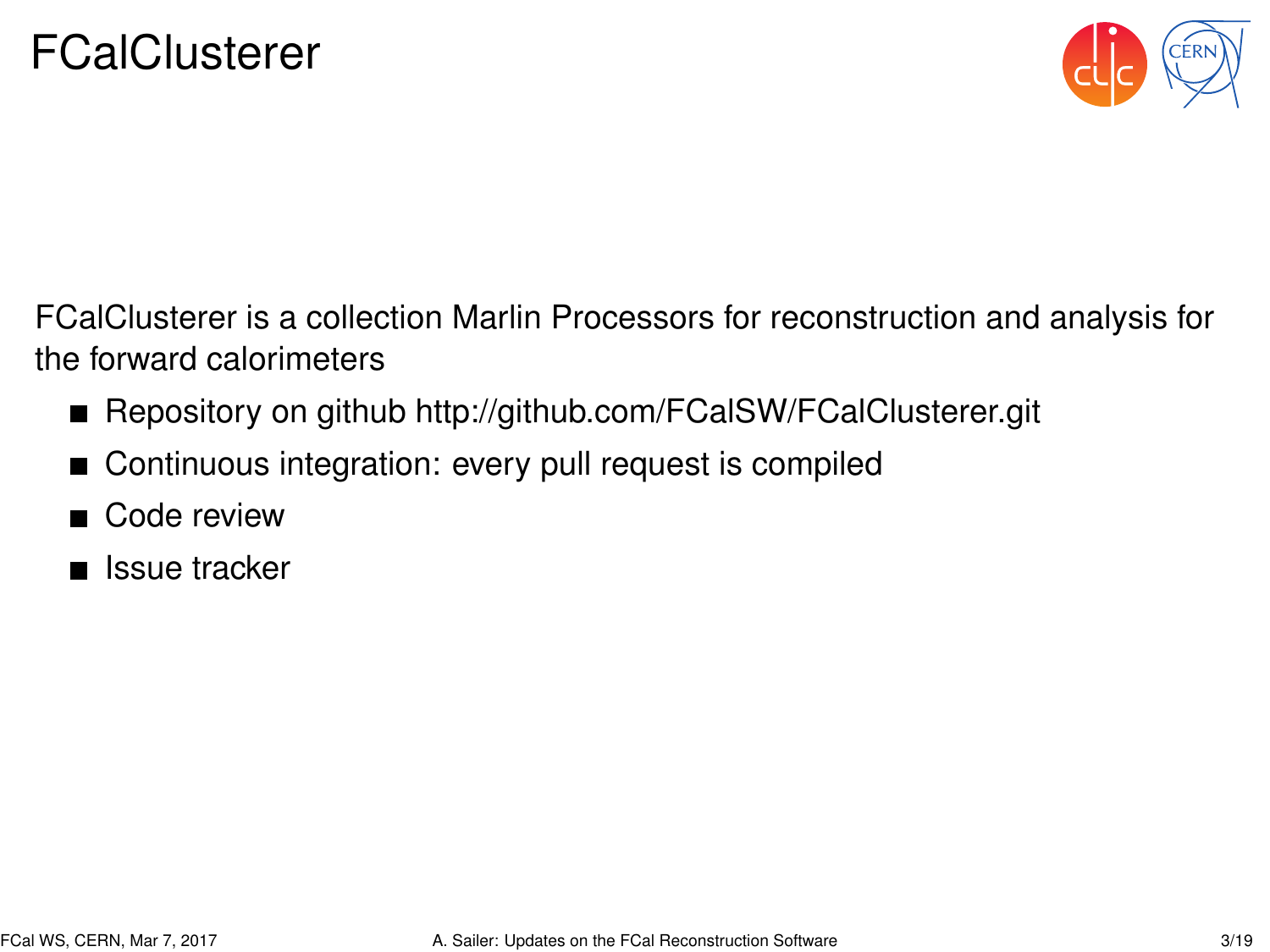

- <span id="page-3-0"></span>■ The LumiCalClusterer was developed by Iftach Sadeh.
- For reconstruction/separation of Bhabha electrons and photons
- See his Master Thesis for all the details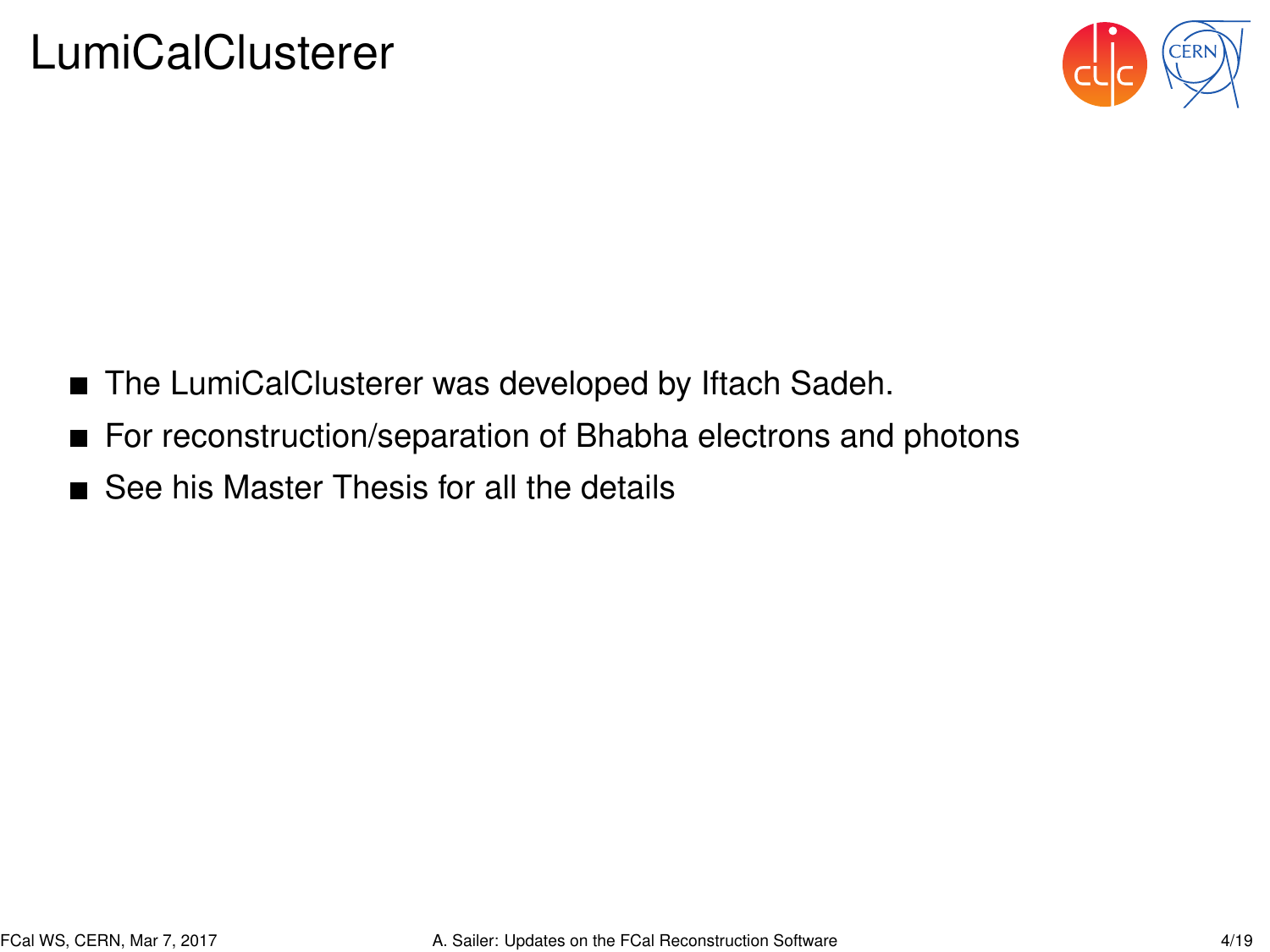## LumiCalClusterer and DD4hep



In last few months

- Implemented the option to obtain geometry information from DD4hep
- Some cleanup of functions and small/medium bugfixes
	- $\triangleright$  Cell neighbour calculation, affecting initial clustering of hits, small impact on final results
	- $\triangleright$  Changed internal coordinate systems used in reconstruction to be more natural
		- $\star$  Work in the centre-of-mass frame, i.e., positions only rotated towards  $+/- Z$  axis, not all hits rotated to positive side
		- $\star$  Easier comparison with expected position, MCParticle momentum, reconstructed objects
	- $\triangleright$  Checked DD4hep and Mokka that reconstructed objects are in the right place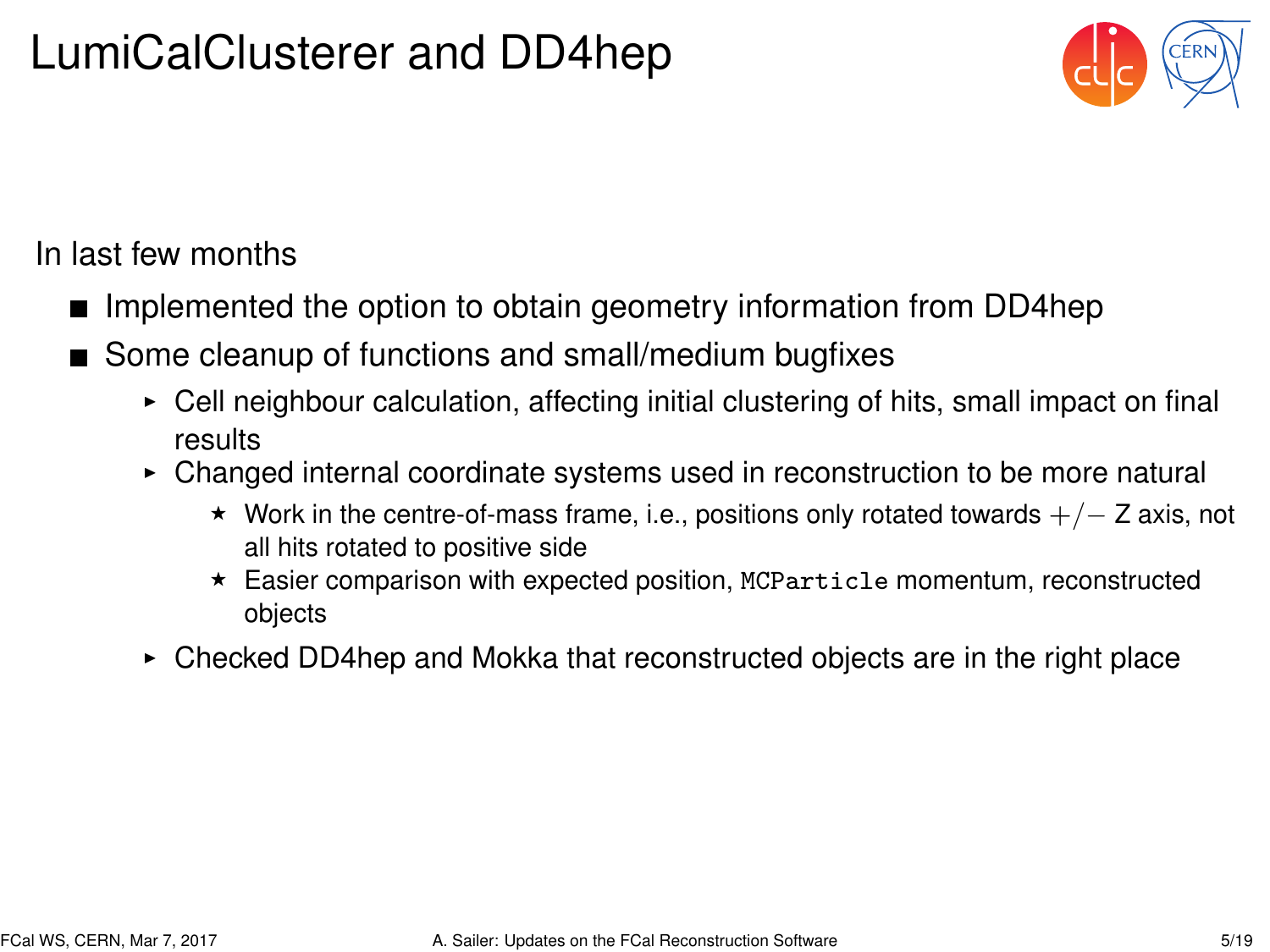# <span id="page-5-0"></span>LumiCal Reconstruction Performance



Preliminary look at LumiCal performance to test reconstruction algorithm

- Simulated 2k–20k events per polar angle and energy in CLIC LumiCal
- CLIC detector model
	- $\blacktriangleright$  LumiCal 40 layers, 39 mrad to 134 mrad geometric acceptance, 48 azimuthal, 64 radial segments, no Anti-DID
	- ► Parts of LumiCal covered by ECal endcap ( $\approx$  100 mrad), depending on azimuthal angle
- **E** Lorentz boost for crossing angle, theta in the LumiCal system
- Step of 0.1 mrad in  $\theta^*$ , flat in  $\phi$ , from 42.0 mrad to 129.9 mrad
- Energies[GeV]: 10 20 30 50 100 150 200 250 300 400 500 750 1000 1250 1500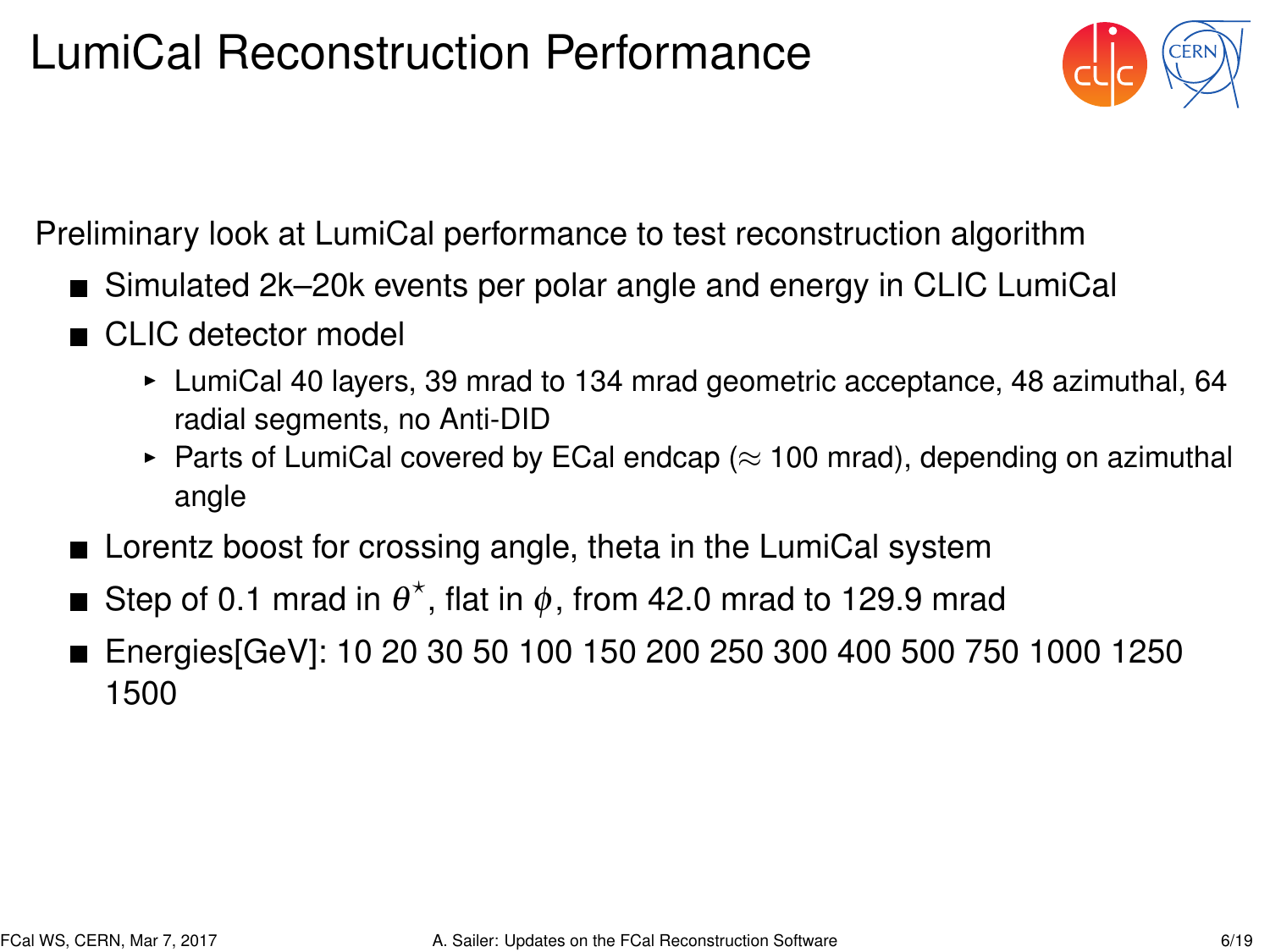#### CLICdet Forward Region



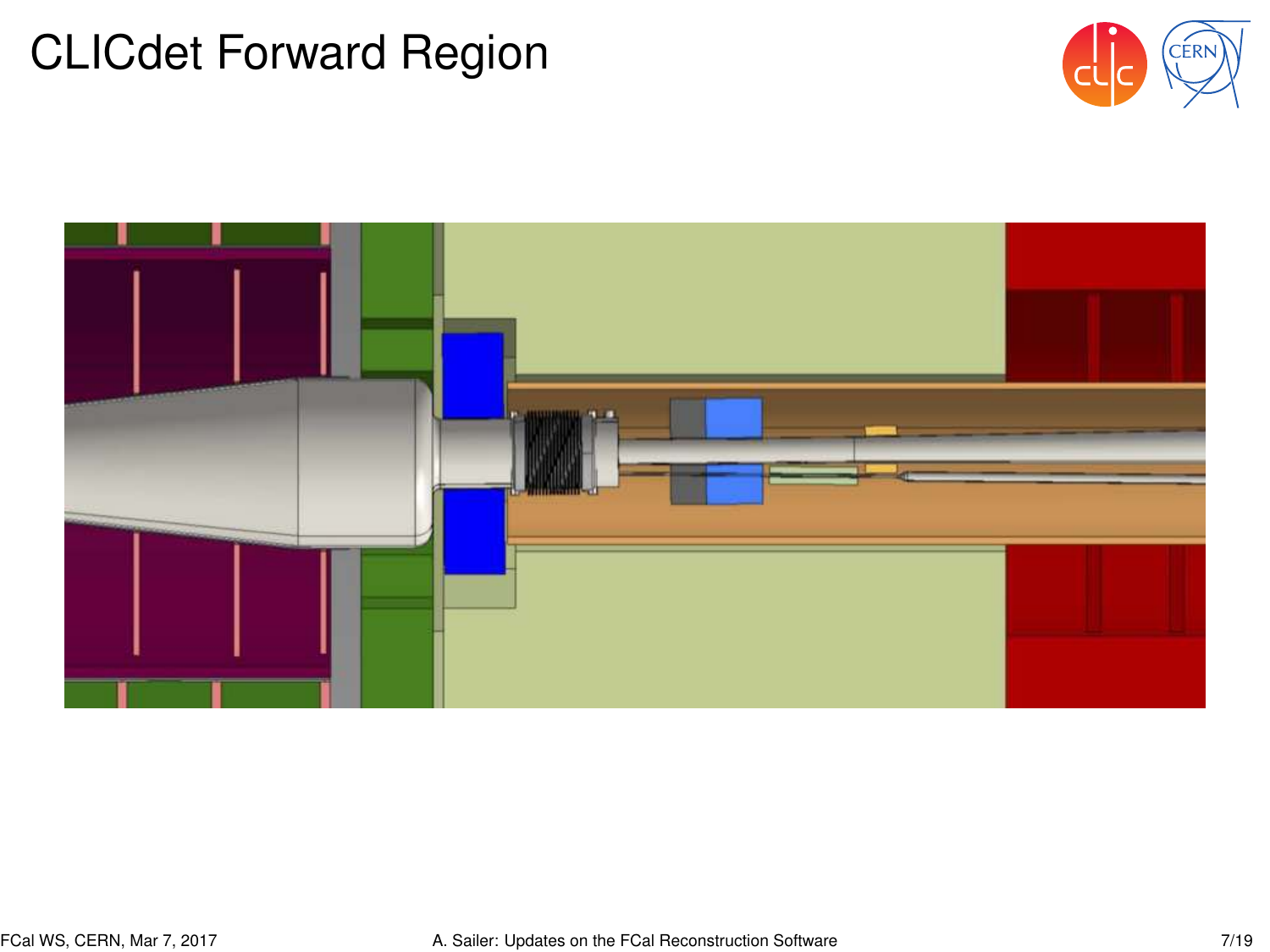

There are a few tuning knobs in the LumiCal reconstruction software

- **Energy calibration factor**
- **E** Logarithmic weighting constant for energy weighting:  $w = C + \log(E/E_{total})$ Goal is to have best resolution in polar angle reconstruction
- Expected shower size, controlling two particle separation, cluster merging

Not a lot of tuning has been done for the results presented in the next two slides besides energy calibration.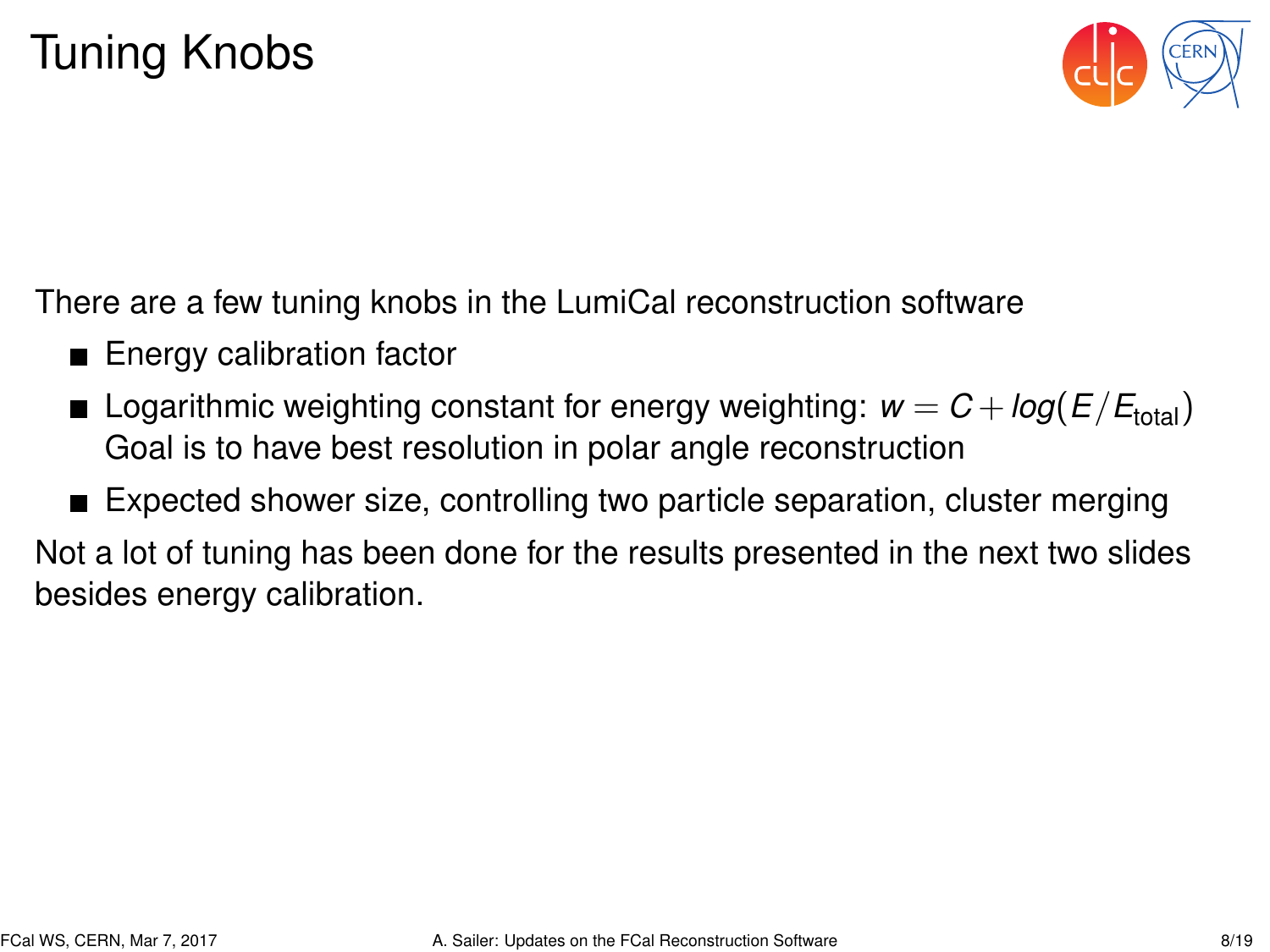# Energy Calibration



- Obtain fiducial volume based on constant reconstructed energy
- Change calibration factor until correct energy is reconstructed
- Bias in energy reconstruction, while resolution is constant in larger range
- Used 62 mrad  $< \theta < 77$  mrad to estimate energy resolution

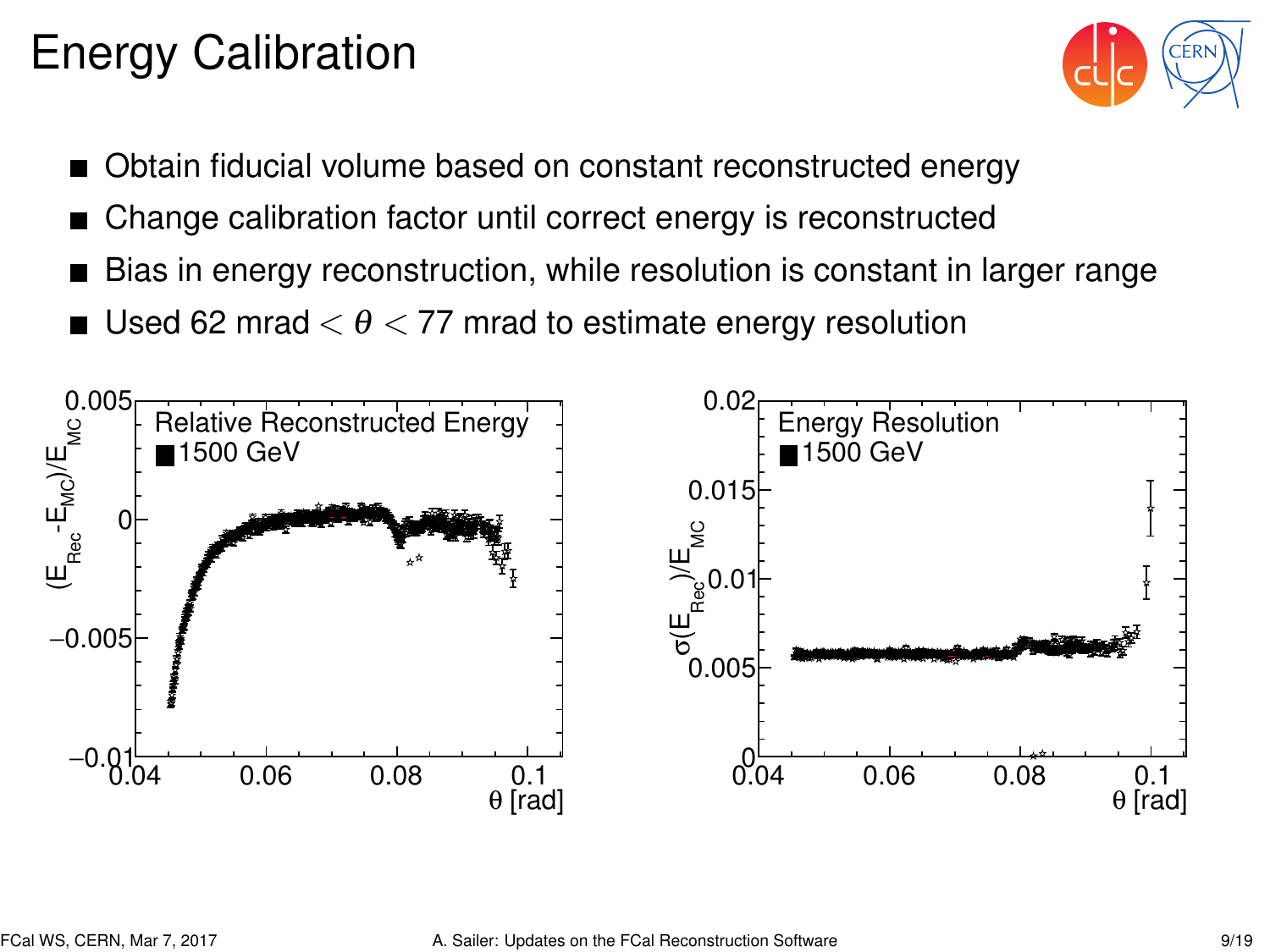# Energy Resolution



- Based on the standard deviations of the selected angular range for the different energies
- $\sigma E/E = a/\sqrt{E[\rm GeV]}$
- $a = 0.22$ , constant term negligible
- As expected from the design from 2009

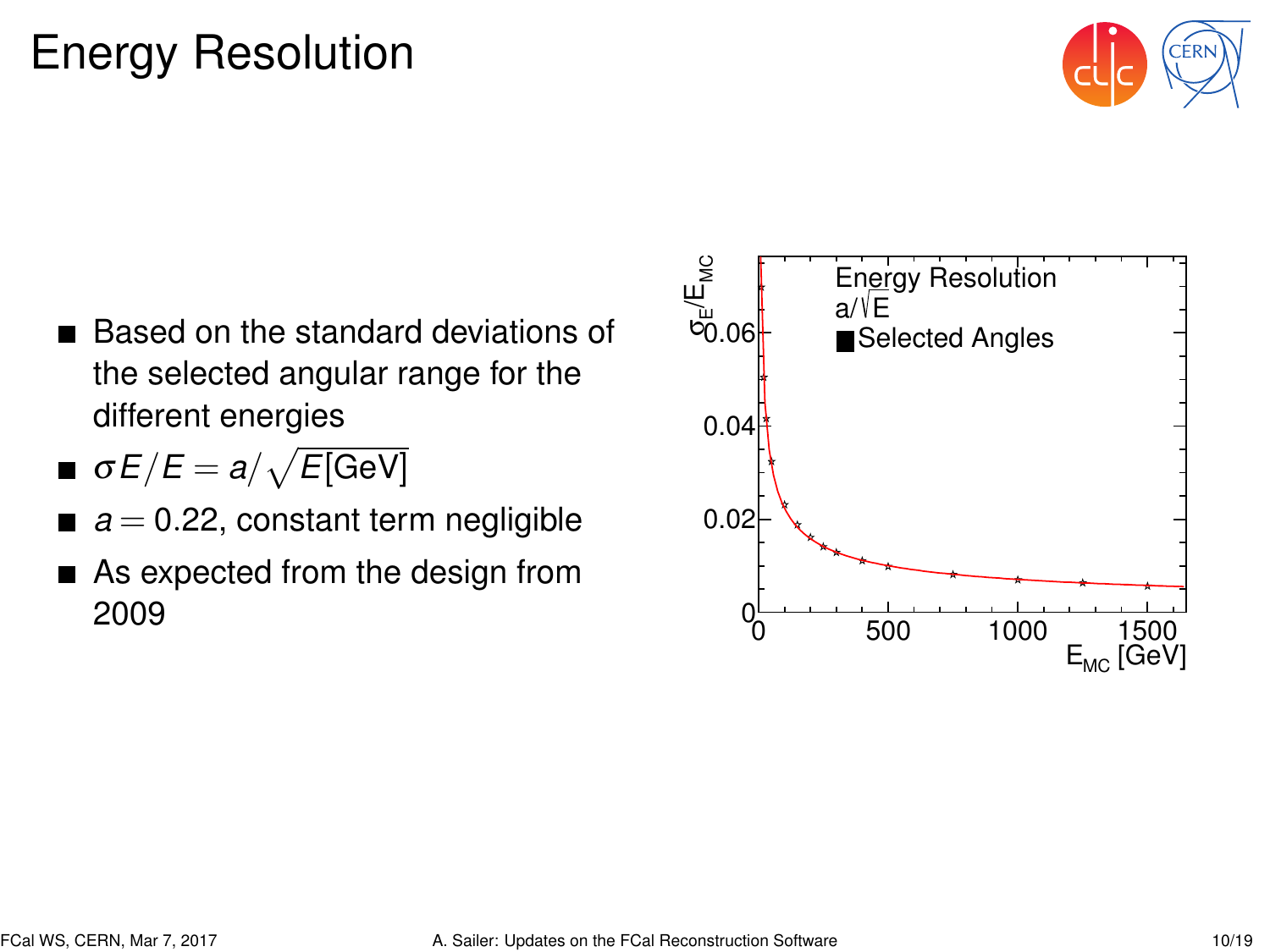#### CLICdet Vertex Region





■ Last part of cylindrical beampipe cuts into LumiCal acceptance at R=29.4 mm, Z=337 mm, corresponds to 79 mrad including Lorentz Boost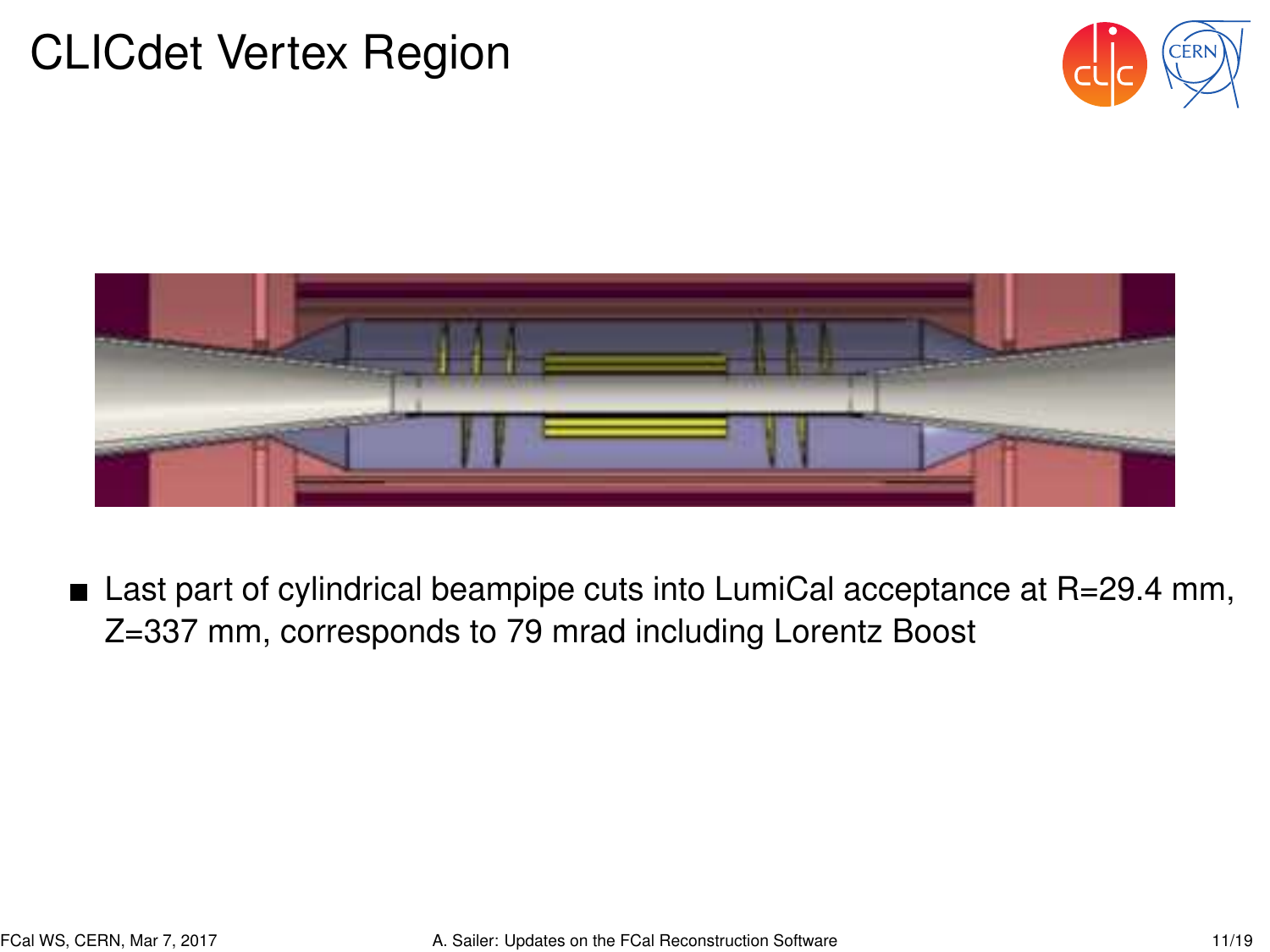## Energy Linearity



- Reconstructed energy is linear
- Very small bias at higher energies, larger at lower energies

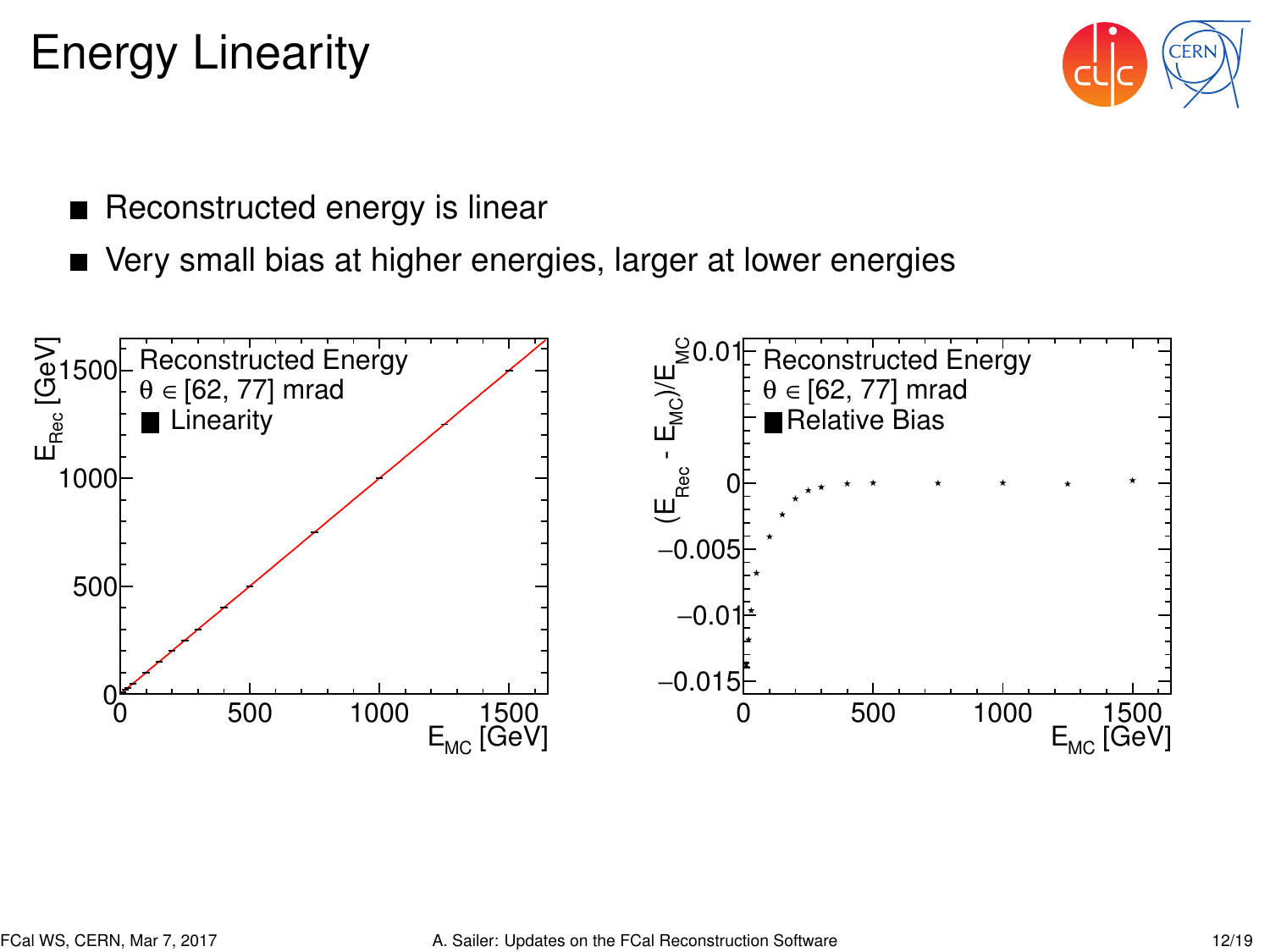#### **Efficiencies**



- Efficiency to find cluster within 10% of expected energy in LumiCal
- Efficiency above 99.8% in fiducial volume

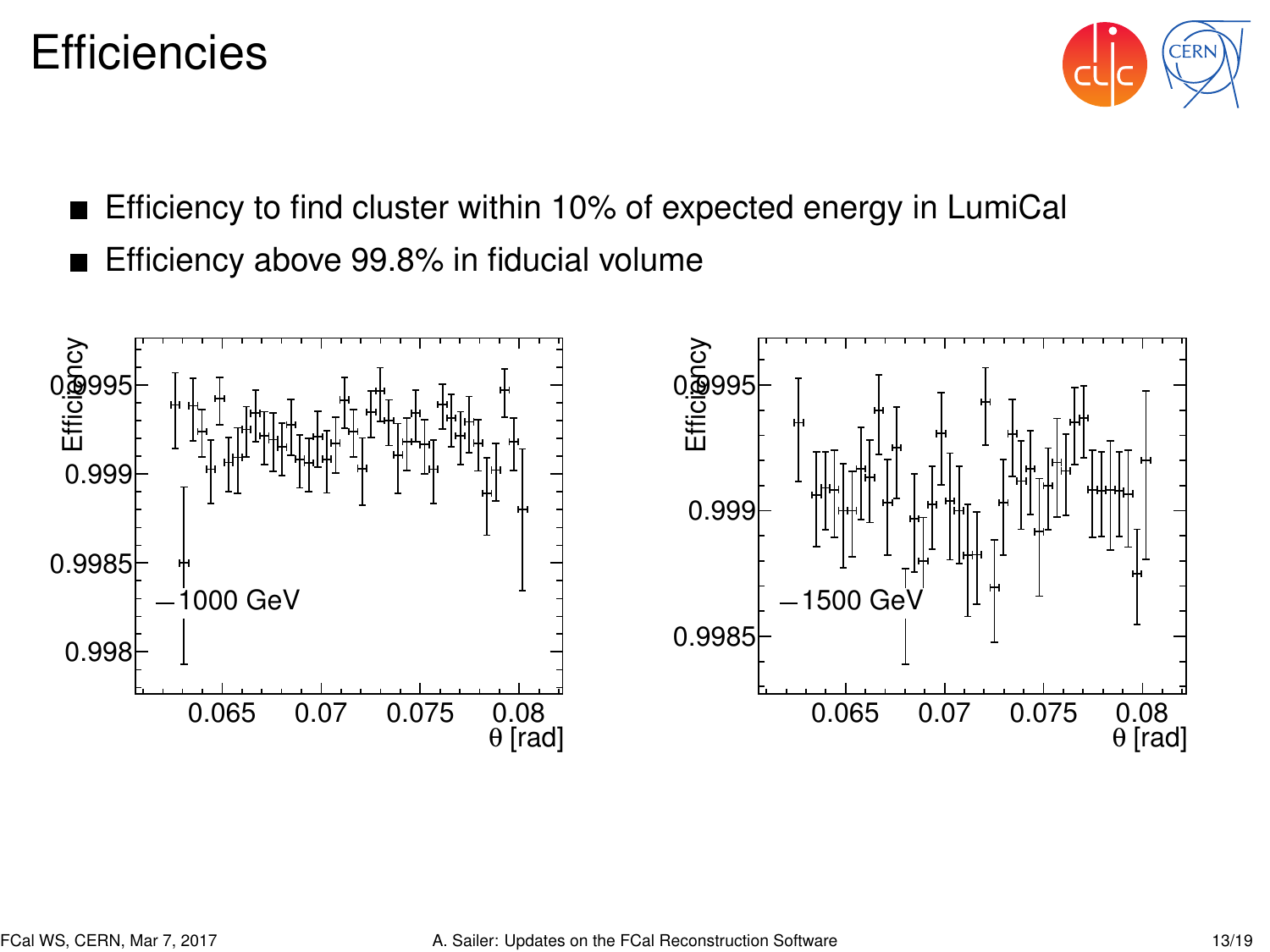# Theta Resolution



- $\blacksquare$  No tuning of logarithmic weighting (4) to minimise angular resolution
- For 1.5 TeV electrons find bias dependent on polar and resolution of 20 mrad. Resolution 10 times worse than previously estimated.
	- $\triangleright$  Using RMS of distribution
	- $\triangleright$  Bad weighting constant, bug, too much material before LumiCal?

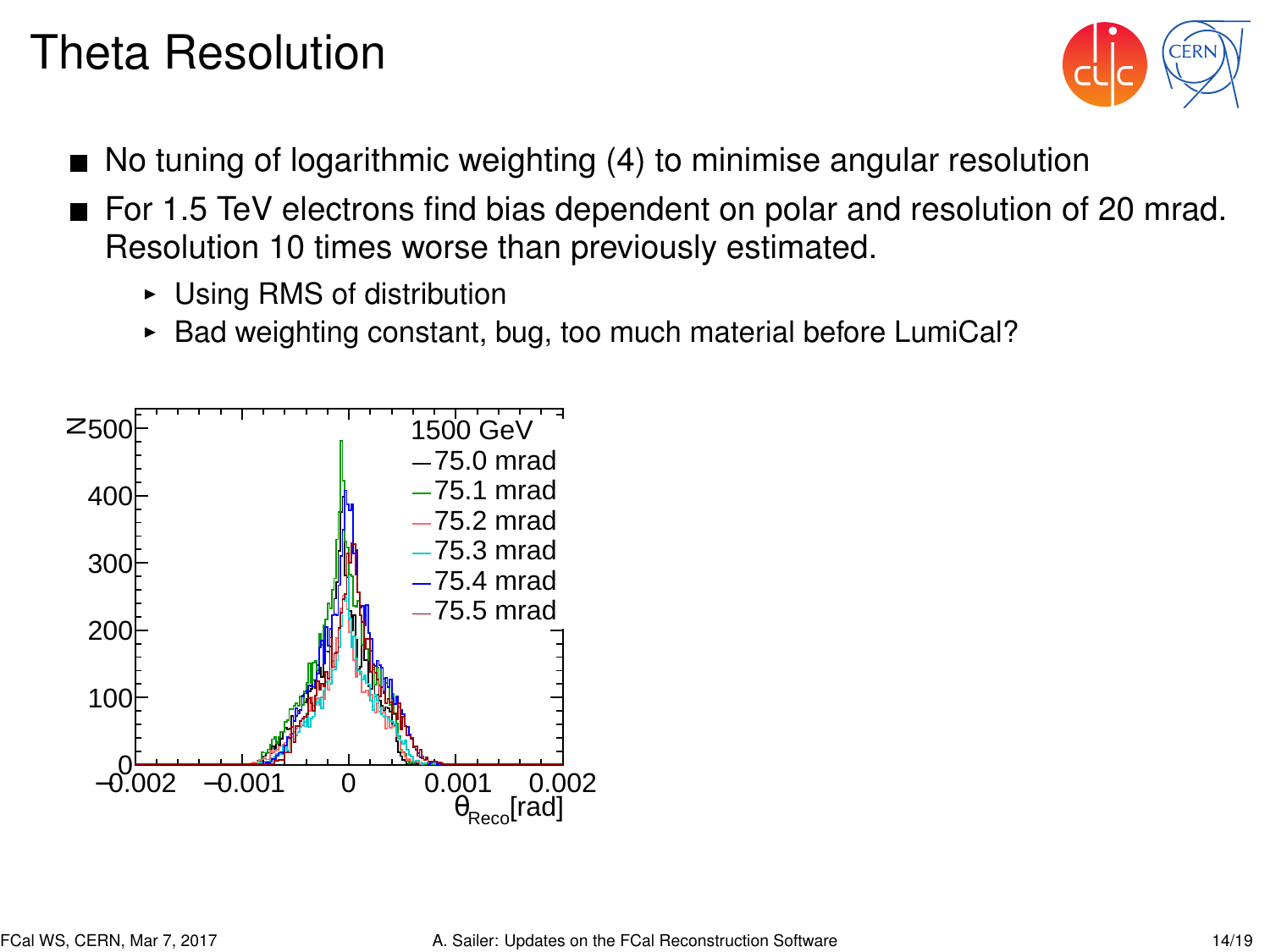# Theta Resolution



- No tuning of logarithmic weighting (4) to minimise angular resolution
- For 1.5 TeV electrons find bias dependent on polar and resolution of 20 mrad. Resolution 10 times worse than previously estimated.
	- $\triangleright$  Using RMS of distribution
	- $\triangleright$  Bad weighting constant, bug, too much material before LumiCal?

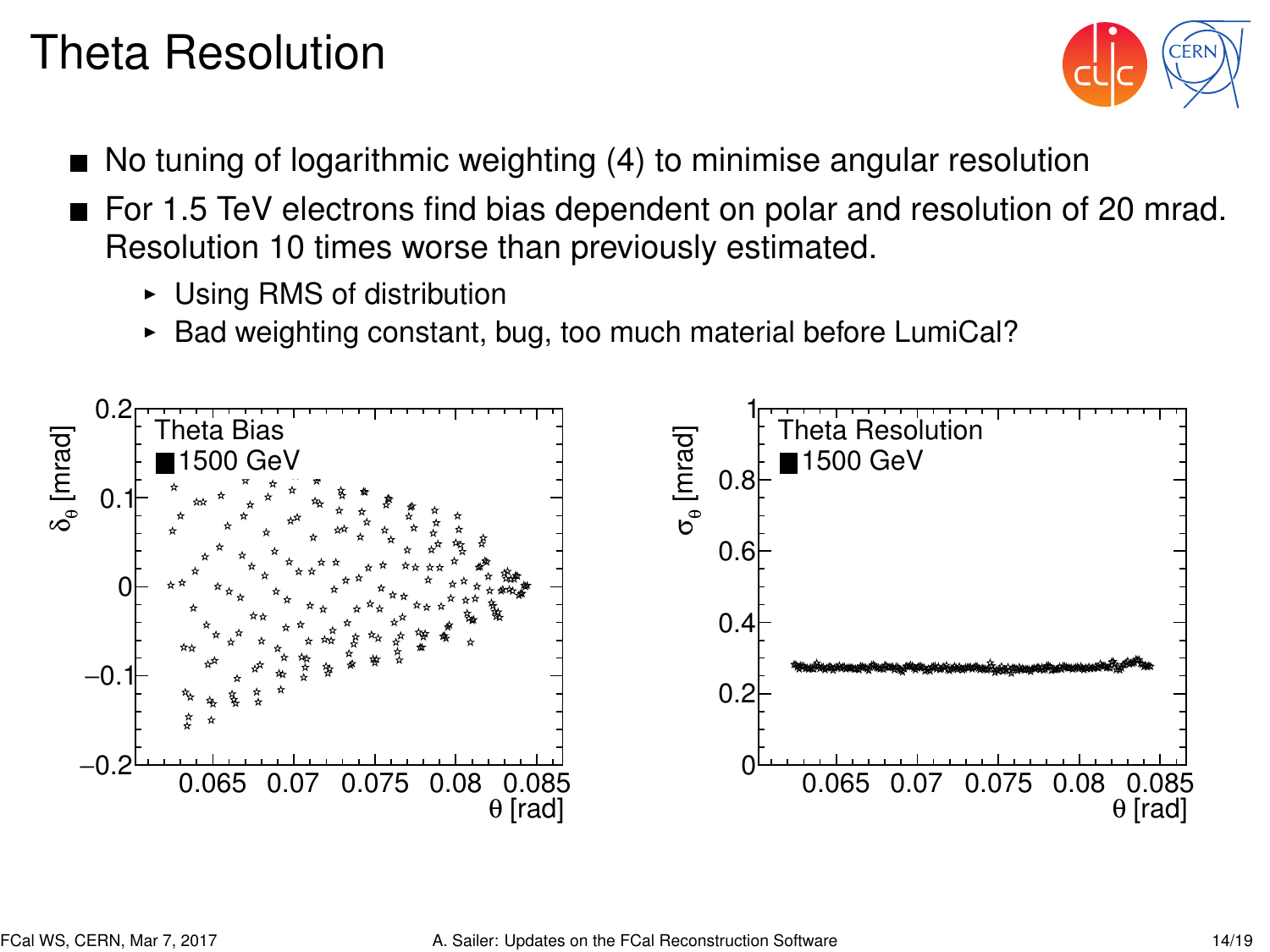#### Phi Resolution



- Distribution of reconstructed azimuthal angle uniform
- $\frac{2.5 \text{ m/s}}{1000}$  and as expected for 48 segments. 360/(48  $\ast$   $\sqrt{ }$ ) 12)
	- $\triangleright$  Only one azimuthal segment per shower?

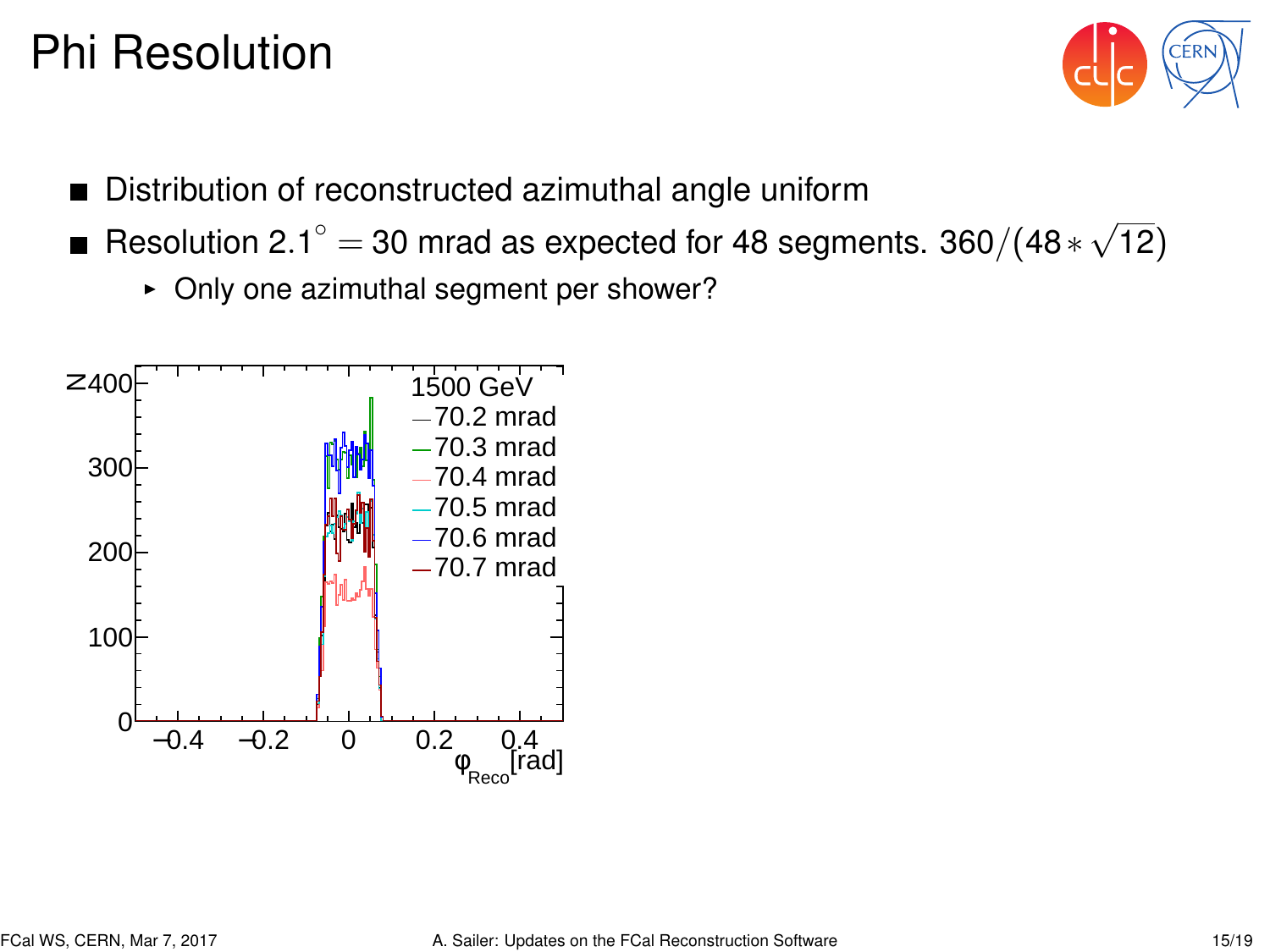#### Phi Resolution



- Distribution of reconstructed azimuthal angle uniform
- $\frac{2.5 \text{ m/s}}{1000}$  and as expected for 48 segments. 360/(48  $\ast$   $\sqrt{ }$ ) 12)
	- $\triangleright$  Only one azimuthal segment per shower?

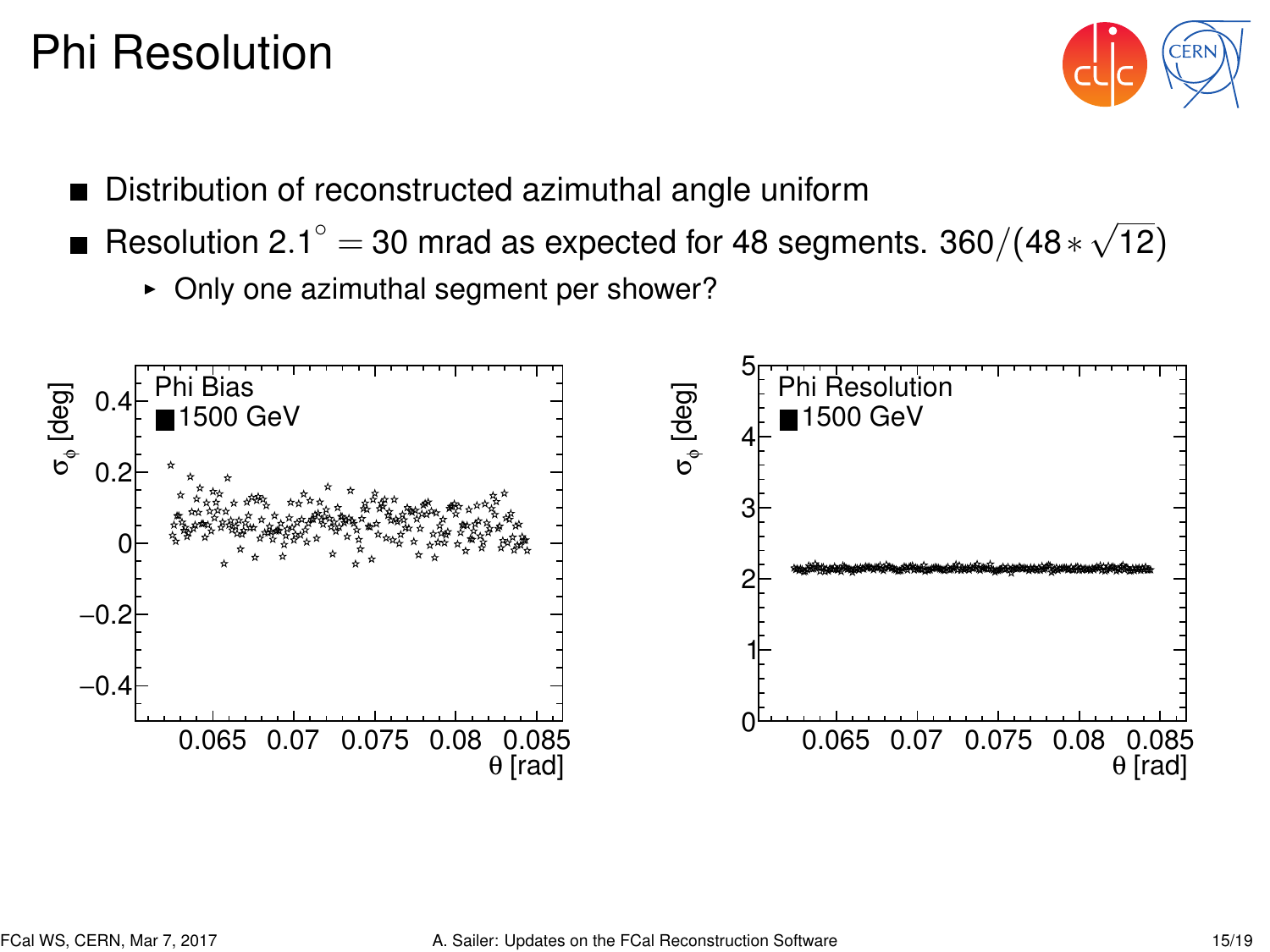

- Theta resolution
- Tune logarithmic weighting constant, expected shower size
- Two particle separation, actual Bhabha events

 $\blacksquare$ . . .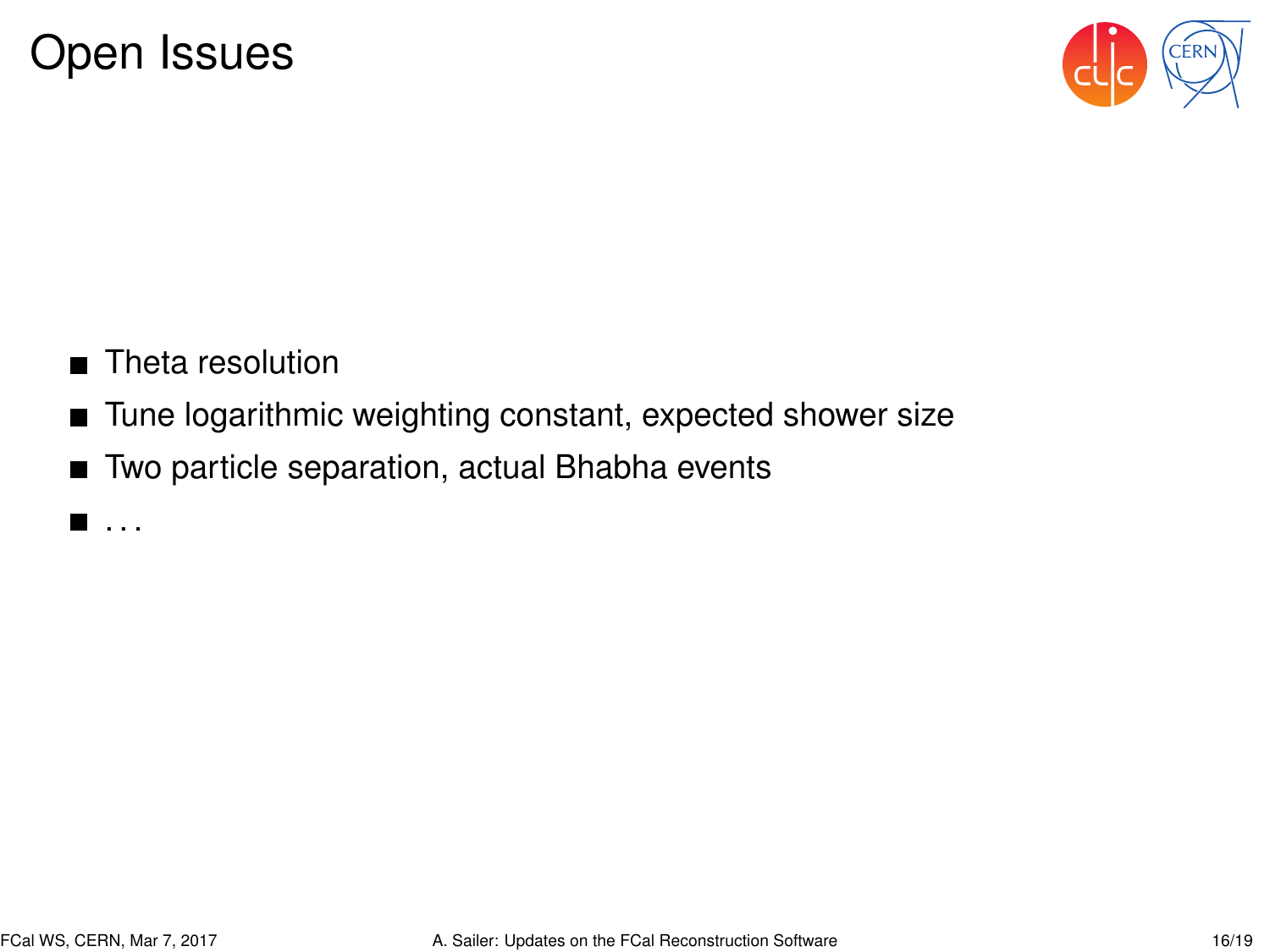## <span id="page-18-0"></span>BeamCal Reconstruction Update



- CLICdp-Note-2016-005 on BeamCal reconstruction was finished in **October**
- BeamCal reconstruction used by Moritz Habermehl (ILD/Desy)
- Fixed bug in suppression of printout of Root errors for integration

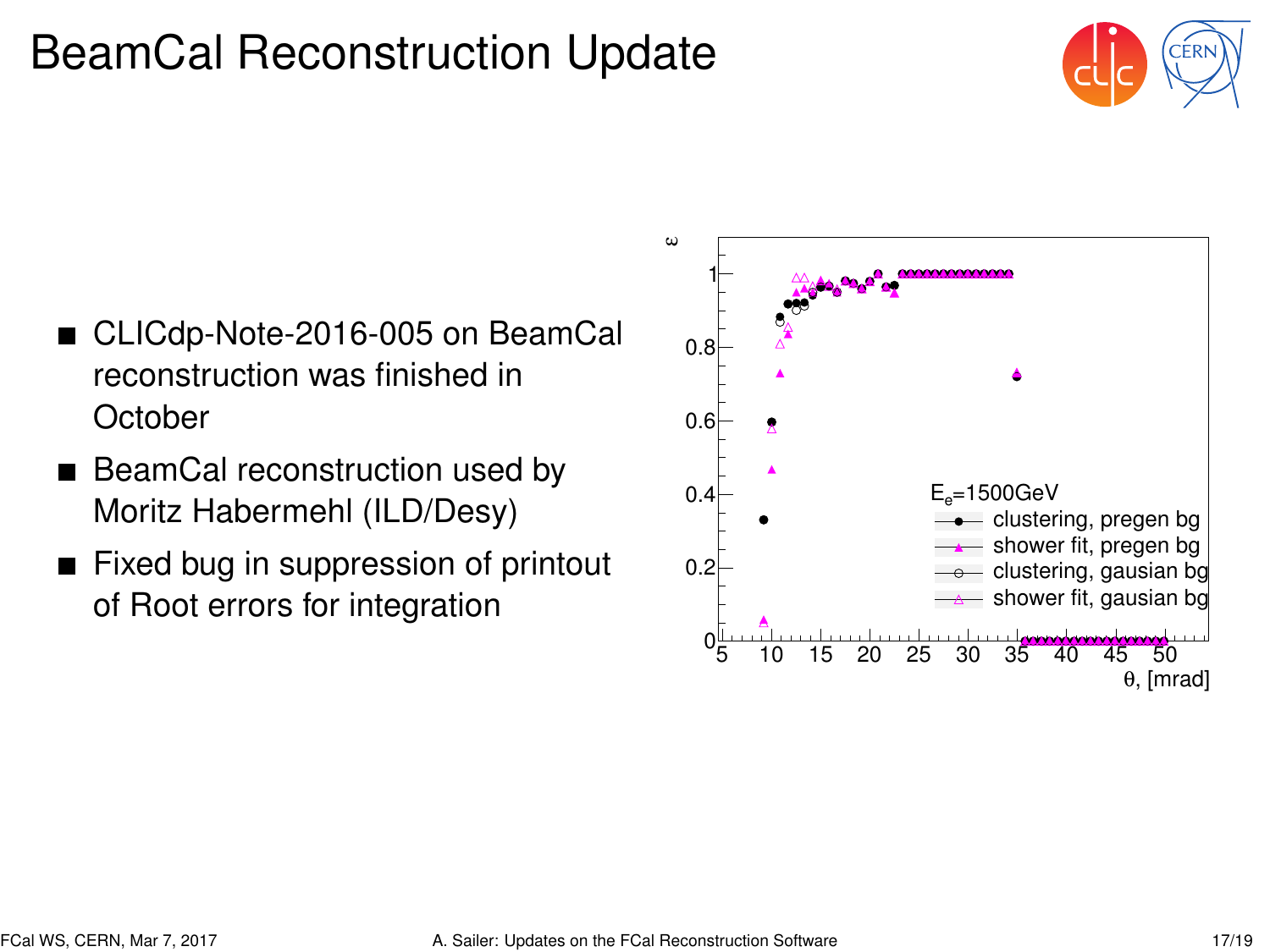# <span id="page-19-0"></span>iLCDirac in a Nutshell

iLCDirac is based on the DIRAC interware originally developed for LHCb

- Dirac (Distributed Infrastructure with Remote Agent Control): High level interface between users and distributed resources
- iLCDirac: Additional functionality to provide simple interface for the users to the LC Software (Whizard, Marlin, Mokka, org.lcsim, SLIC, ROOT, ddsim)
- Central system for large scale productions
- <https://ilcdirac.cern.ch>
- [http://lcd-data.web.cern.ch/lcd](http://lcd-data.web.cern.ch/lcd-data/doc/ilcdiracdoc/)[data/doc/ilcdiracdoc/](http://lcd-data.web.cern.ch/lcd-data/doc/ilcdiracdoc/)
- [ilcdirac-support@cern.ch](mailto:ilcdirac-support@cern.ch)



```
from DIRAC. Core. Base import Script
Script \, narseCommandLine()import UserJob
import Marlin
import DiracILC
d = DiracILC()= UserJob()
j . setOutputSandbox ( "recEvents.slcio" )
m = Marlin ()
m. setVersion ("ILCSoft-01-17-09")
m. set Steering File ("Steering.xml")
m. set Input File ("SimEvents.slcio")
i. append (m)i. submit (d)
```